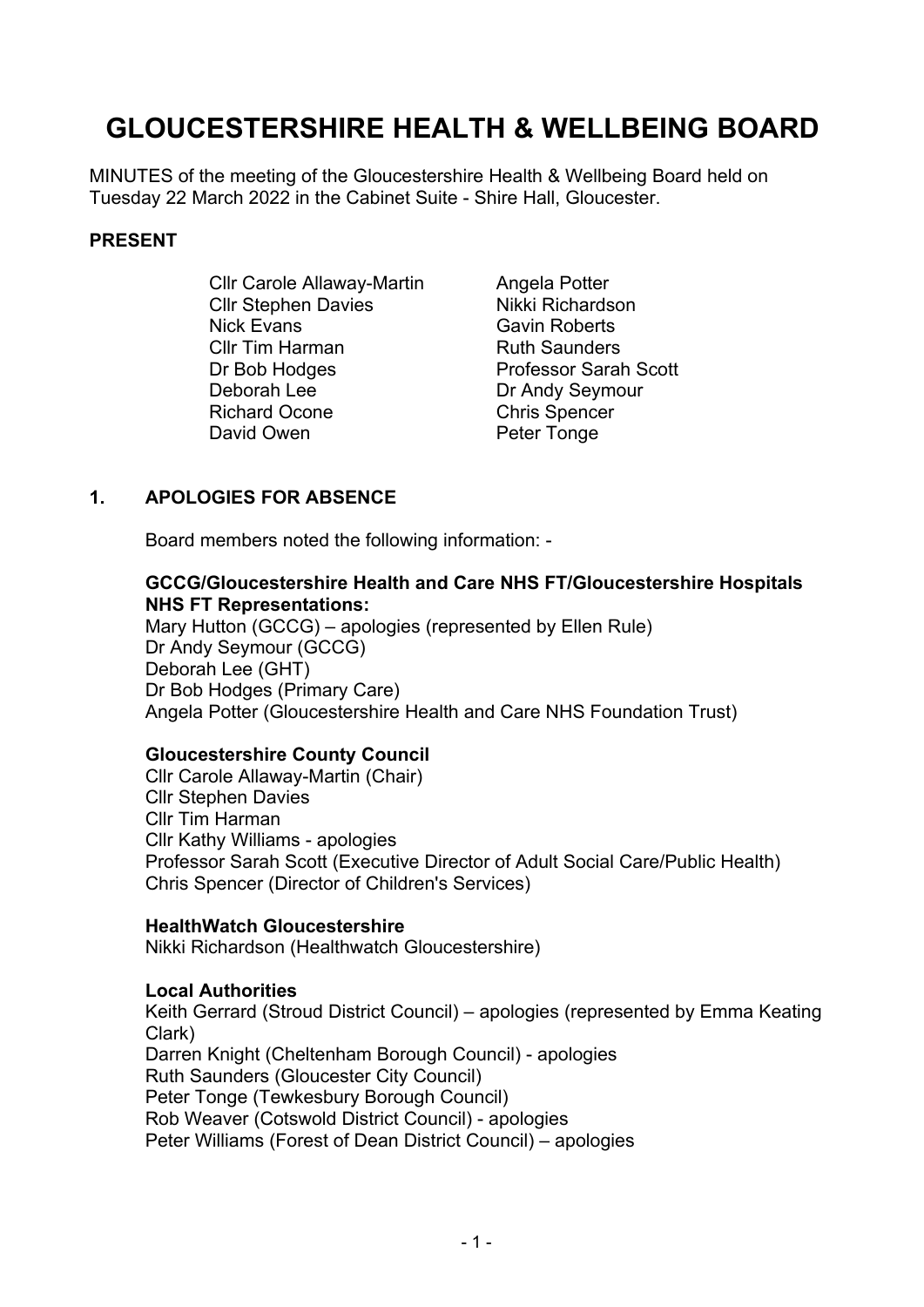*Minutes subject to their acceptance as a correct record at the next meeting*

## **NHS England/NHS Improvement SW**

Rachel Pearce (NHS England) - apologies

## **PCC/Gloucestershire Constabulary**

Nick Evans (Deputy Police and Crime Commissioner) Chief Supt. Richard Ocone (Gloucestershire Constabulary)

## **Other Members:**

Gavin Roberts (Assistant Chief Fire Officer) David Owen (GFirst LEP)

## **Other Attendees/Presenters**

Zoe Clifford Dame Janet Trotter OBE (Gloucestershire Children and Young Peoples' Wellbeing Coalition) Andy Dempsey Kate Emsley Siobhan Farmer

**Substitutions** – if an organisation is unable to send its representative, a named substitute may be nominated for that meeting only. Notice of this to be provided by the absent Board Member to the committee administrator in advance of the meeting. Ideally, a week's notice to be given to allow Board members to be advised of the substitution.

**Quorum:** One quarter of the membership (6 members) of the Board must be present at the meeting with at least 4 voting members.

# **2. DECLARATIONS OF INTEREST**

No declarations of interest were made at the meeting.

# **3. MINUTES OF THE PREVIOUS MEETING**

The minutes of the Gloucestershire Health and Wellbeing Board meeting held on 2 November 2021 were confirmed and agreed as a correct record of that meeting.

It was noted that Cllr Carole Allaway Martin, (as Chair of the Board), would be arranging a meeting with Bren McInerney, (member of the public asking a question at the meeting on 2 November 2021), to discuss questions on inequality in more depth after the meeting.

Members were advised that the timeline relating to the formation of the Gloucestershire Integrated Care Partnership, (as reported at page 3 of the minutes), had changed since the last meeting and that an update on the revised timeline would be provided under item 9 of the agenda.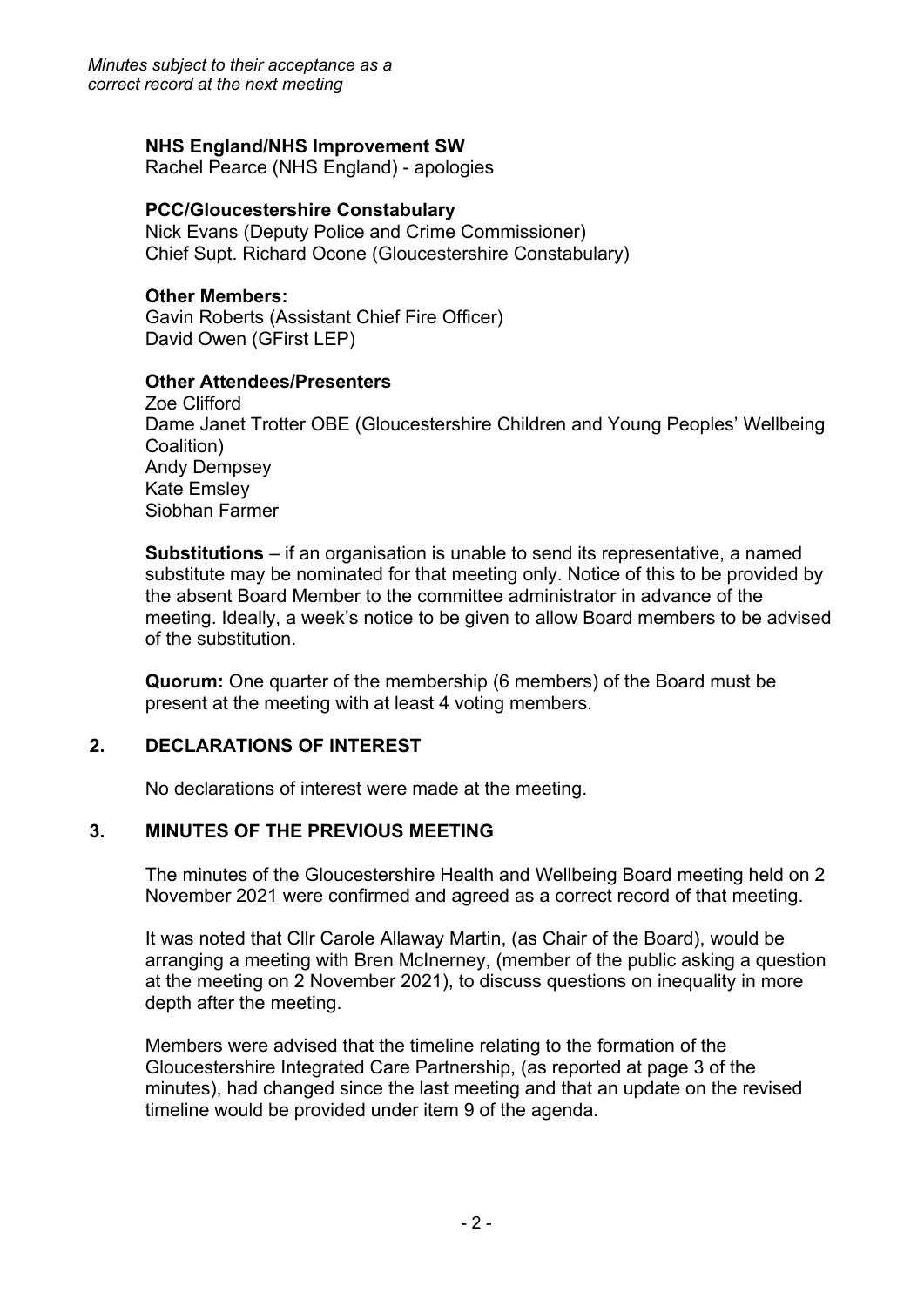# **4. PUBLIC QUESTIONS**

No public questions were asked at the meeting.

Cllr Carole Allaway Martin explained that, the question below submitted by Dr Paul Morrish, whilst not in the remit of the Board, had been referred to the Gloucestershire County Council Environment Overview and Scrutiny Committee, to form part of its work in response to Council Motion 876.

The question submitted by Dr Morrish asked:

*Does the Gloucestershire Health and Wellbeing Board give its support to Motion 876, (the call for a default 20mph limit for residential streets in Gloucestershire, as presented to County Council on 30 June 2021)?*

It was agreed that updates on the ongoing work of the Environment Scrutiny Committee in response to Council Motion 876 would be relayed back to the Health and Wellbeing Board to ensure the issues raised by Dr Morrish were investigated and communicated back to him. At this particular stage in the process, the Board was unable to provide any updates until it had sufficient information on which to comment on.

# **5. MEMBERS' QUESTIONS**

No member questions were asked at the meeting.

# **6. ACTION ON ADVERSE CHILDHOOD EXPERIENCES (ACES)**

Members received an update on delivering the Gloucestershire Adverse Childhood Experiences (ACE's) Strategy. Please refer to [www.actionaces.org](http://www.actionaces.org/) for details of the ACEs programme.

The Board noted the need for ongoing changes to the Action on ACEs Strategy and the areas of focus to be worked on over the next three years. Noting the impact of the recent pandemic on delivering the programme, it was agreed that, in spite of the impact, there had been a number of successes and achievements since its launch in 2018. The next phase of the programme would be subject to further adaptations, including the need to respond to increasing pressures being placed on partners and communities. It was agreed that it would be important to continue to work in partnership with local communities and the voluntary and community sector.

Board members acknowledged that the success of the ACEs programme was dependent on securing funding. Currently, there was no identified funding stream. The Board was advised that, going forward, there would be a need to establish a permanent commitment to securing funds from which to support delivery of the ACEs programme in line with the priorities set out in the Gloucestershire Health and Wellbeing Strategy.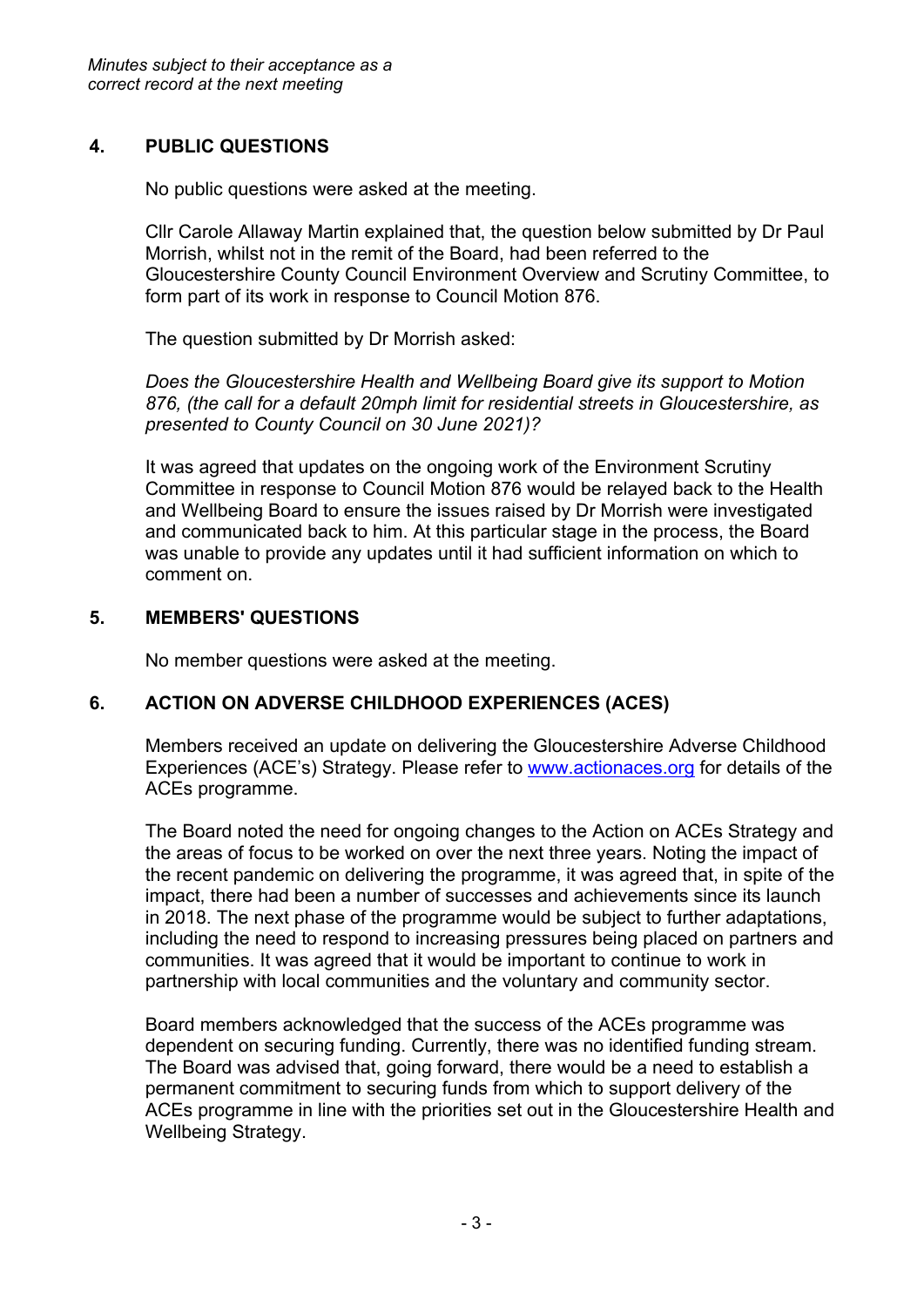It was reported that based on the actions set out in the ACEs Action Plan, four broad areas of work had been identified as those most likely to benefit from securing recurrent funding.

These included: -

- 1) Staffing, including the appointment of an ACEs Co-ordinator post
- 2) Communications and engagement, including hosting the annual conference
- 3) Training, development and delivery
- 4) Research and development, including evaluation work

Details of the funding analysis and options referred to in the report published with the agenda can be viewed at the link [here.](https://glostext.gloucestershire.gov.uk/documents/s80590/Item%206%20-%20ACEs%20Update%20Report.pdf)

Board members were asked to consider the following recommendations as proposed options from which to secure funding on a recurrent basis:-

Lead partners to consider: -

- 1) Making an annual contribution, for a minimum three year period, commencing 1st April 2022,
- 2) The funds to be held and administered by the County Council.
- 3) The contributions to be sought from 5 core partners: GCC-Public Health; GCC-Education; GCC-Children & Families; Gloucestershire Constabulary and Gloucestershire Clinical Commissioning Group;
- 4) Each partner to contribute £16,800 per annum in order to achieve the minimum recommended budget of £84K.
- 5) Noting the inclusion of wider partners, such as the Office for the Police and Crime Commissioner (OPCC) and the Gloucestershire Health and Care NHS Trust, it was anticipated that the value of individual contributions would likely reduce as more contributions were made. It was hoped that it might be possible to identity additional contributors in the future.

The recommendations were noted and supported. Acknowledging the impact increased pressures were having on all services and the likelihood of additional pressures emerging from recent global crises, it was agreed that it would be important to continue with the work already underway, and at the same time, continue to progress activities from which to secure sustainable future funding.

It was suggested that an update on funding proposals be provided at the next Board meeting and this was noted.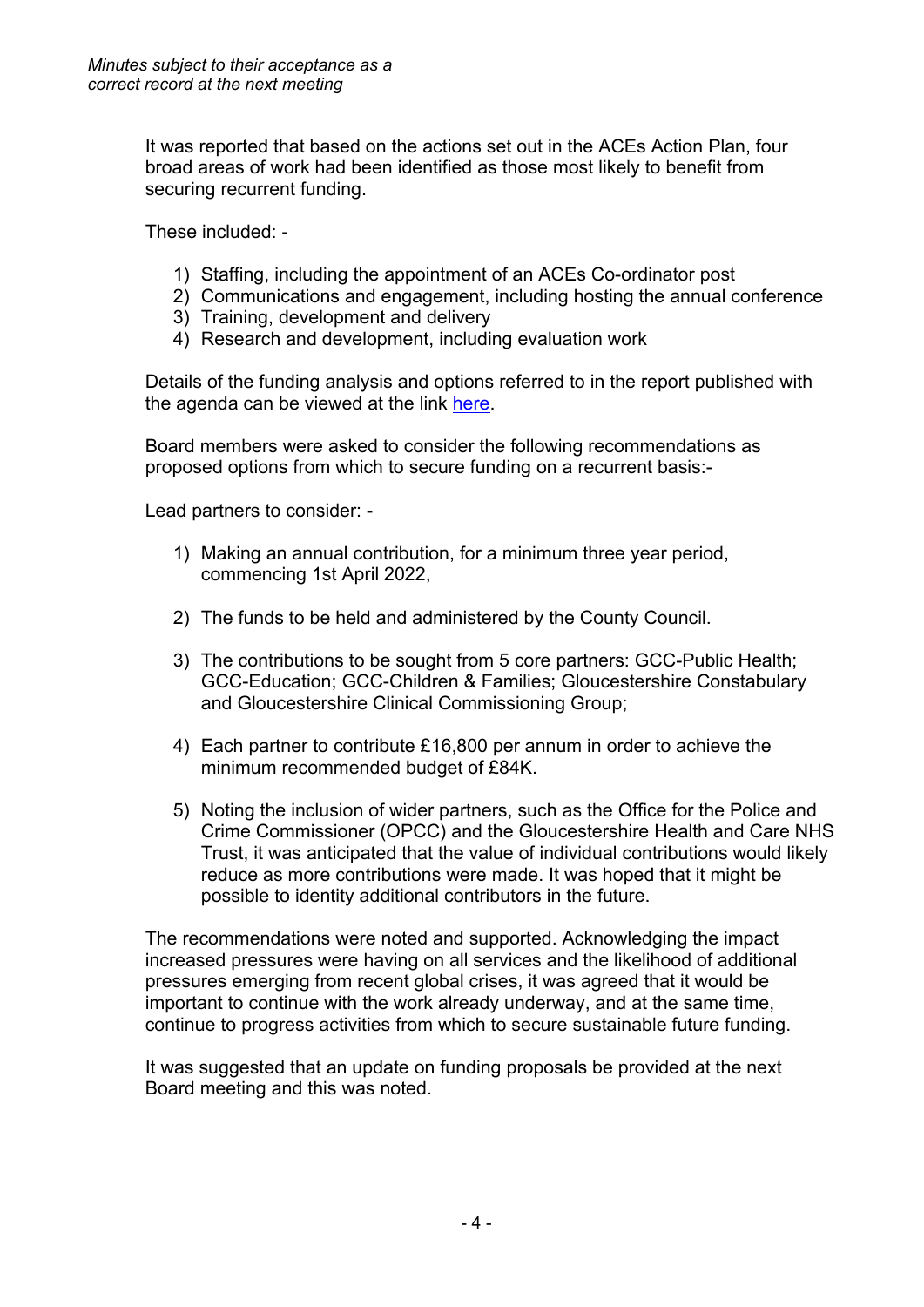.

## **7. GLOUCESTERSHIRE CHILDREN AND YOUNG PEOPLE'S WELLBEING COALITION**

Dame Janet Trotter, Chair of the Gloucestershire Children and Young People's Wellbeing Coalition, gave an update on the work of the Coalition following a review of key priorities and first year of operation.

Describing the evaluation process as a watershed moment from which to reflect on the progress that had been made in the past year, Board members were advised that, overall, there had been a number of positive outcomes. There remained, however, a number of matters that needed to be addressed going forward, in terms of role and purpose.

Of the issues identified at a recent meeting, three observations were apparent.

- 1) The first observation was that several programmes and organisations were seeking to become involved in the work of the Coalition as a means of providing oversight and strategic direction. A key objective of creating the Coalition had been to provide a significant co-ordinating role in attending to the wellbeing of children and young people across the county. This objective would be carried forward into the next phase of work.
- 2) The second observation had been a perceived hesitancy on the part of some partners to commit wholeheartedly to the Coalition. It was explained that, for the Coalition to realise its potential, it would need to direct and influence strategic change on behalf of the Health and Wellbeing Board, rather than merely reporting its observations and providing periodical updates. In order to progress this, the Chair of the Coalition confirmed she had made a clear mandate to act on behalf of the HWBB to ensure sufficient progress was being made.
- 3) The third observation related to strategic focus. It was becoming increasingly evident that, going forward, the Coalition's strategic focus would need to address issues relating to equality of opportunity, equality of outcome and social justice for the children and young people of Gloucestershire.

The updated version of the Coalition Brochure, (March 2022), was circulated at the meeting. HWBB members, along with key partners and stakeholders, would be receive a personal copy of the Brochure.

At a previous HWBB meeting, the Coalition had been invited to accept responsibility for facilitating the county's Family Hub programme. The first stage in developing a Family Hub model had been progressed alongside work to develop the commissioning pattern for Gloucestershire County Council's Children and Family Centres. The Coalition was working closely with the County Council's Commissioning Team to progress this area of activity.

A Draft Family Hub Vision and Mission Statement had been circulated to the Board for comment and agreement, (Appendix 1). It was noted that the Vision and Mission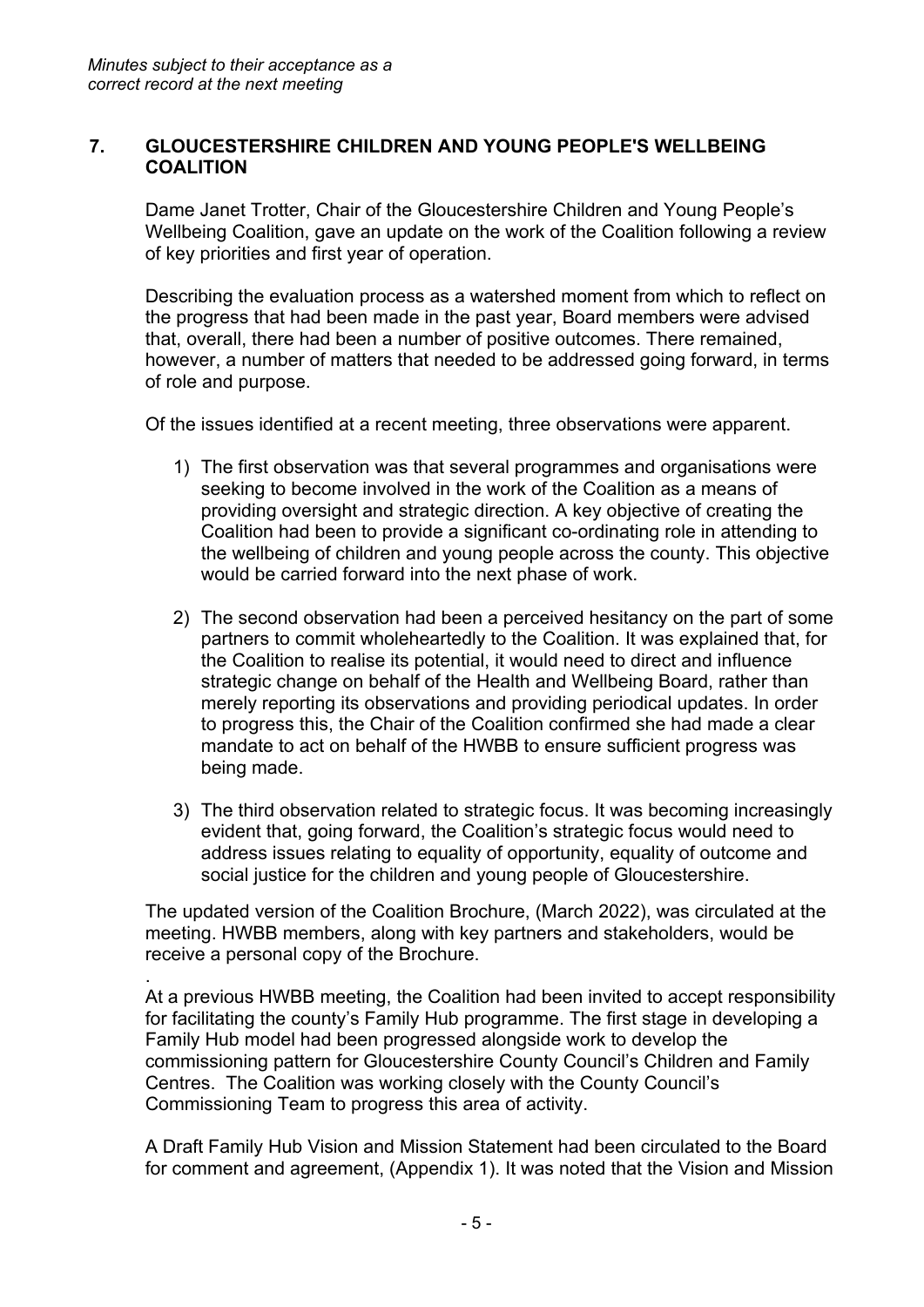Statement, if achieved, had the capacity to create a major transformation of services within the county, that could best be achieved from working in partnership with others. Areas of work anticipated to be progressed included; integration of systems and processes; sharing of data; and the integration of leadership, resources and budgets. The Vision Statement was supported and agreed.

At a meeting in February, the Coalition received a report from the Stroud based 'Door Charity', (a charity aiming to co-ordinate a group of 7 charities from which to deliver a programme of mentoring over the next 3 years). It was explained that 'trusted friend' volunteers would be introduced to befriend vulnerable young women and girls to prevent them becoming involved in the criminal justice system. It was hoped over 300 young women and girls would be referred to the programme. The programme to operate for an initial three years, with independent professional evaluation a key element. Commencing in April 2022, the project to report periodically to the Coalition and Youth Justice Management Board.

One area of work that had not achieved the success that had been hoped for at the outset of the Coalition had been its engagement work with children and young people. Initially, the Coalition had sought to fulfil this ambition from work with the Future Me Team. This had, however, proved more challenging than had been anticipated due to various conflicting aims and approaches. As part of its evaluation process, the Coalition had adopted a new approach to its engagement work, using a school model approach. Further updates on the progression of this work to be presented to the HWBB at future meetings.

Overall, the Children's Wellbeing Coalition had made a promising start. In spite of the challenges presented by the Covid-19 Pandemic, significant progress was being made, culminating from the work of several subgroups and from the focus placed on addressing key priorities. This was particularly evident in relation to the Best Start In Life/Early Years Group, whose work with the early years sector was making a real impact.

Noting the perceptions of some partner organisations, (who continued to view the Coalition as a conversational forum rather than a driving force for change), it was agreed that it would be important to overcome such perceptions as quickly as possible and continue to build on the good work already underway. Working together as a County would be essential in realising its full potential.

Emma Keating Clark, Community Health & Wellbeing Manager at Stroud District Council, informed board members that the District Council had introduced a programme for developing Community Hubs using a strengths based approach for supporting local people to develop what worked best in their areas. It was hoped the Family Hubs referred to in the report would follow this approach and work with Stroud District Councillors.

In addition, Stroud Top of Town residents had recently formed a new Community Hub, whilst local parents had set up a local playgroup. Both initiatives were based at the former Children's Centre. Officers in charge of the Family Hub were invited to attend joint training with community members, local PCSOs, and District and Town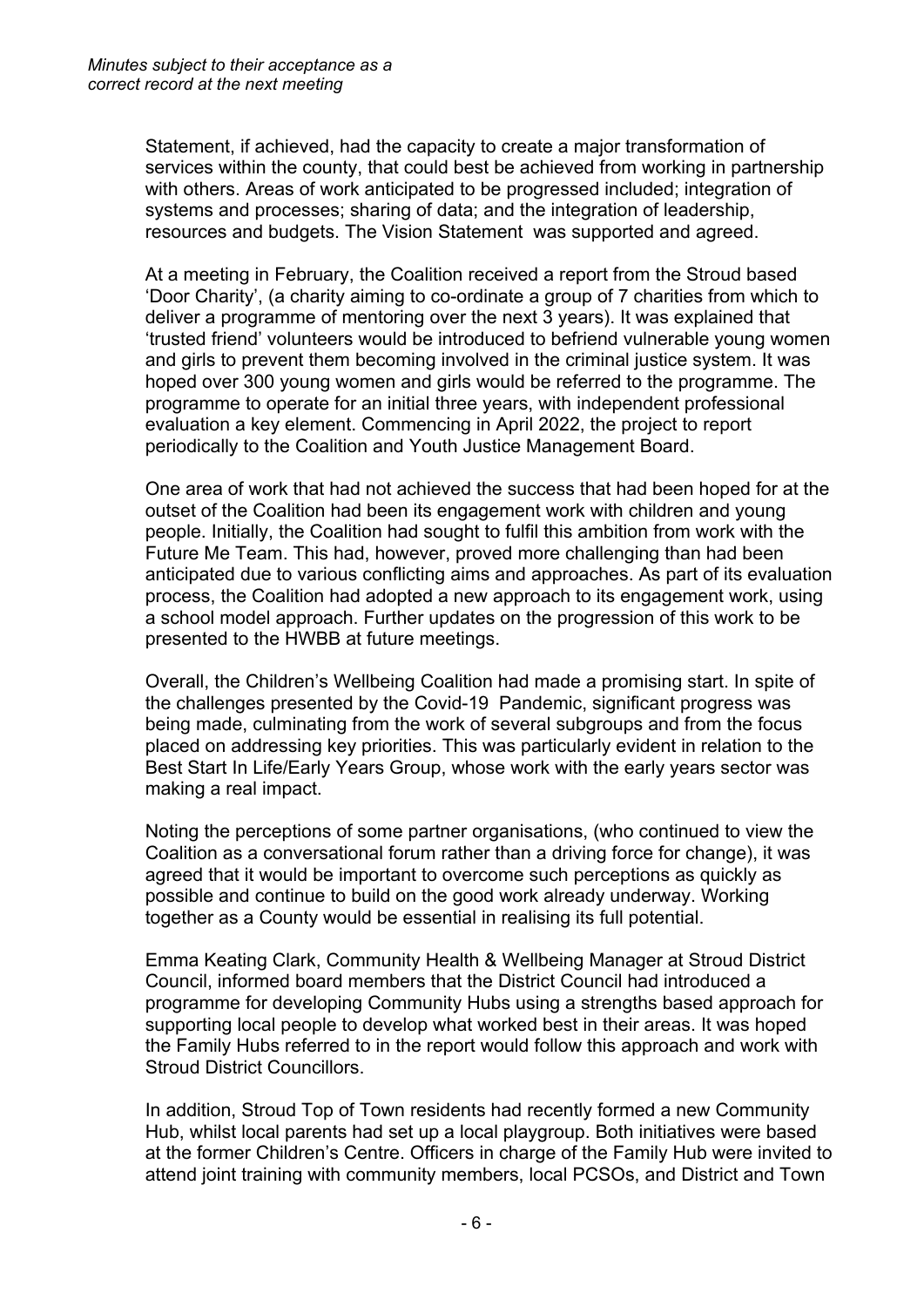Council Officers as a means to encourage good working relationships and develop a shared approach to community engagement.

The update was noted, supported by the following observations/agreements: -

- 1. Emphasis to be placed on promoting consistent relationships between the Coalition and local community groups;
- 2. Coalition training events and activities to be promoted via local authorities;
- 3. The Board supported and agreed the Family Hub Vision and Mission Statement (Appendix 1 of the Report)
- 4. The Board supported the proposal that the Coalition provide oversight of the Door's Mentoring Programme, (to be co-ordinated with periodic updates to HWBB via the Coalition).
- 5. The Board noted the evaluation of the Coalition's first year of operation and agreed to reinforce, through the Chair, the importance of all members collaborating to ensure it achieves its potential
- 6. The Board noted the Coalition's increasing focus within its work on equality of opportunity, equality of outcome and social justice.

# **8. HEALTH EQUALITIES UPDATE**

Kate Emsley, Senior Commissioning Manager, Senior Commissioning Manager from the Prevention, Wellbeing and Communities Hub at Gloucestershire County Council gave a detailed presentation on the work being taken to address health inequalities. To view the slideshow presentation, please open the link [here](https://glostext.gloucestershire.gov.uk/documents/b20773/Health%20Inequalities%20Presentation%20Tuesday%2022-Mar-2022%2010.00%20Gloucestershire%20Health%20Wellbeing%20Boar.pdf?T=9)

It was confirmed that a significant amount of work was underway to address the issue of health inequalities, including the setting up of a Health Inequalities Panel for Gloucestershire. The strategic objectives of the panel included; to understand and provide an element of coordination of action on health inequalities across the system; identify priorities for strengthening this work and 'enabling' the system; and ensuring impact was monitored and learning shared. A second objective was to support the longer-term development of a sustainable, community-centred, whole systems approach to reducing health inequalities.

Progress had been good, with a number of positive outcomes and useful findings on which to take forward to the next stages of work. Next steps included seeking opportunities to maximise joint working, networking and interlinking agendas. It was agreed that joint working, the sharing of good practice and channelling the support of the Anchor Institutions Programme were important contributors to taking the work forward.

Board members welcomed the update and commended the steps being taken to address health inequality in Gloucestershire. The Health Inequality Panel was due to meet on 28 March 2022 to discuss the collation of findings from mapping, selfassessment and stakeholder interviews; associated options and recommendations for prioritisation and the agreement of next steps and the development of an action plan.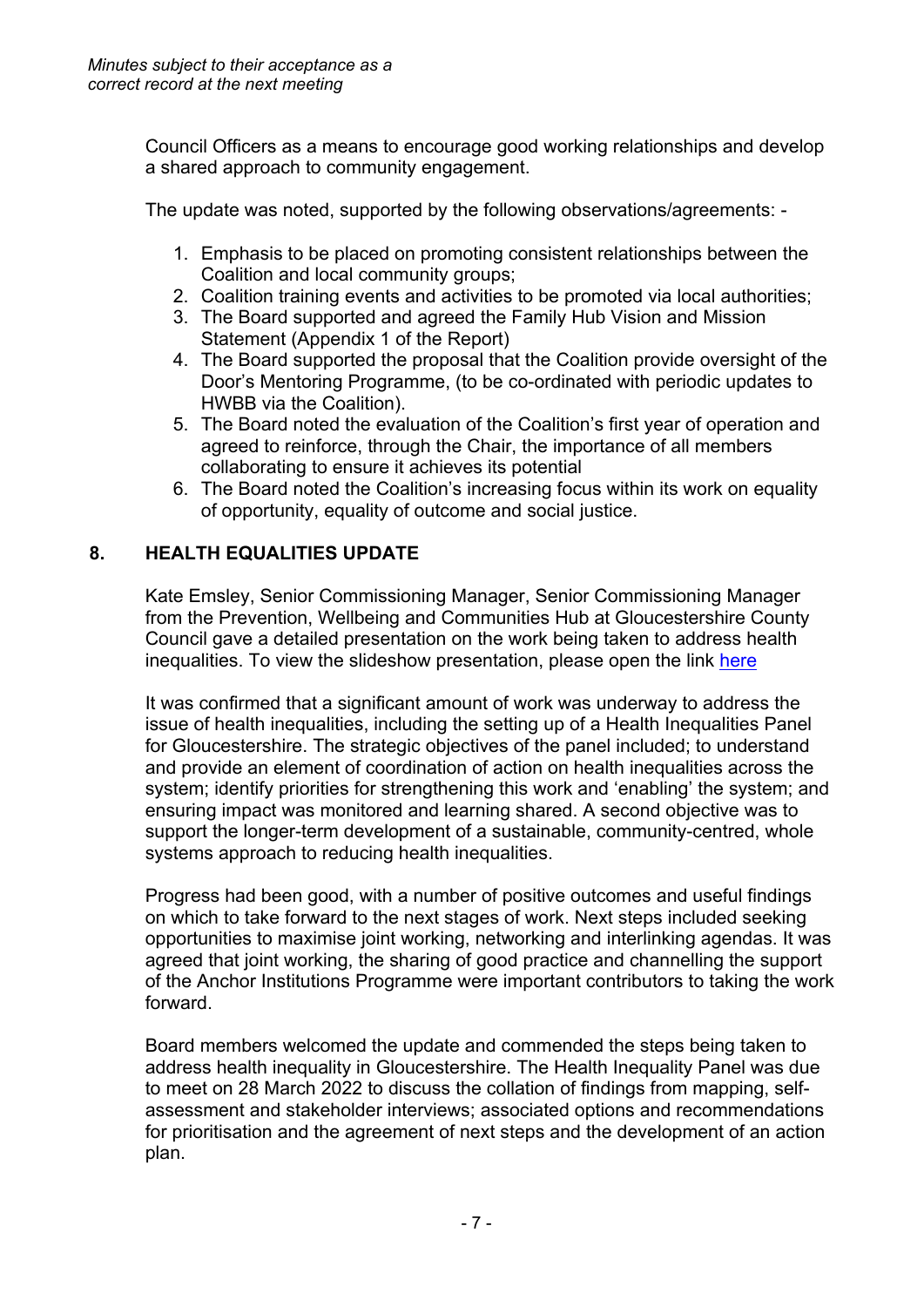The Board acknowledged that there was a long way to go and a huge amount of work involved but, from the initial steps that had been taken and from the willingness to make change, there was a general feeling of optimism and encouragement.

Responding to questions, it was confirmed that there would be scope to involve other organisations, including the Hospitals Trust, in future stages of work and this was welcomed. Nikki Richardson from Healthwatch Gloucestershire reinforced the benefits of shared learning and encouraged joint working/communications to promote the work of the Panel.

Emma Keating Clark, Community Health & Wellbeing Manager at Stroud District Council, informed the Board that the Stroud District 'Know Your Patch Forum' had recently delivered 'Know Your Data' training to support Voluntary Community Sector (VCS) usage of local data. Emma believed greater insight into health inequalities would be useful for both the District Council and VCS partners, particularly if overlaid with data relating to numbers and types of queries received by Citizens Advice.

The Board praised officers for the in-depth presentation and commended the efforts being taken to address the issue of health inequalities.

# **9. GLOUCESTERSHIRE INTEGRATED CARE SYSTEM (ICS)**

Ellen Rule from the Gloucestershire Clinical Commissioning Group gave a verbal update on the development of a statutory Integrated Care System (ICS) for Gloucestershire.

Subject to the progression of the Health and Care Bill 2021-22, it was confirmed noted that arrangements were well underway and making good progress from which to enable the ICS for Gloucestershire become a formal partnership arrangement by 1 July 2022, made up of an Integrated Care Board, (known as NHS Gloucestershire), and Integrated Care Partnership, (known as the One Gloucestershire Health and Wellbeing Partnership).

Work was also underway, (via a designated Transition Team), to support the safe closure of the Gloucestershire Clinical Commissioning Group by the end of June 2022.

On 1 February 2022, an initial engagement exercise, involving community partners, local people and communities, had been launched as an aid to developing One Gloucestershire ICS priorities. The outcomes of the exercise will be used to inform and develop the One Gloucestershire Working with People and Communities Strategy.

The engagement to focus on seeking responses to three key questions: -

1. How to get involved;